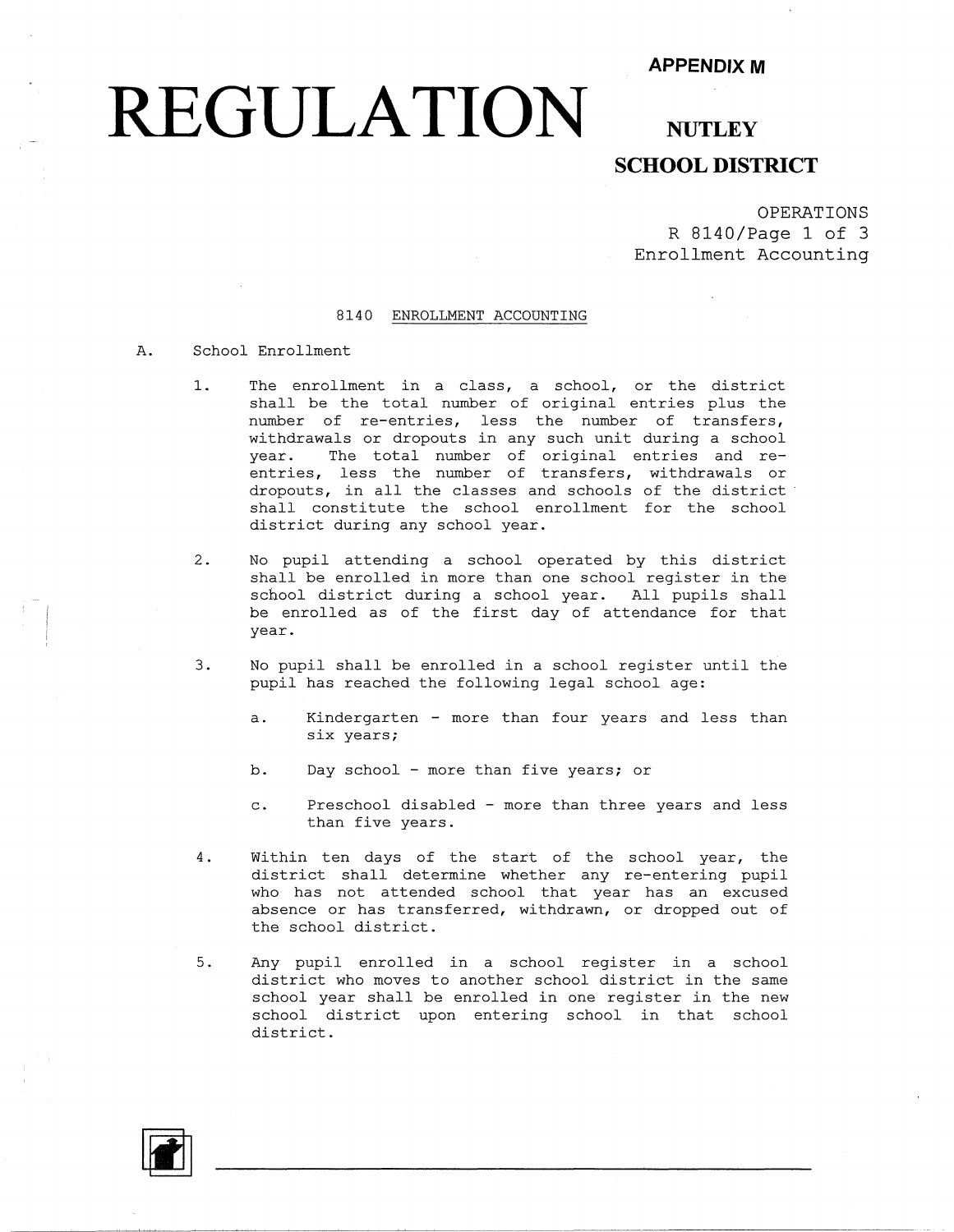# **REGULATION** NUTLEY

### **SCHOOL DISTRICT**

OPERATIONS R 8140/Page 2 of 3 Enrollment Accounting

- 6. The average daily enrollment in the district for a school year shall be the sum of the days present and absent of all enrolled pupils when schools were in session during the year, divided by the number of days schools were actually in session. The average daily enrollment for the classes or schools of the district having varying lengths of terms shall be the sum of the average daily enrollments obtained for the individual classes or schools.
- 7. The average daily attendance in the district for a school year shall be the sum of the days present of all enrolled pupils when schools were in session during the year, divided by the number of days schools were actually in session. The average daily attendance for the classes or schools of the district having varying lengths of terms shall be the sum of the average daily attendance obtained for the individual classes or schools.
- B. Application for State School Aid

Pursuant to the requirements of the district shall file with the Commissioner of Education an Application for State School Aid in accordance with the following procedures:

- 1. Counting Procedure
	- a. Each employee responsible for the maintenance and safe keeping of a school register (and whose name appears on the cover of the register) shall conduct a count of the pupils entered in the register on the last school day prior to October 16.
	- b. The count shall include all pupils who have attended school since the beginning of the school year, by original entry or reentry, and shall exclude all pupils who have been removed from the register by transfer or dropout.